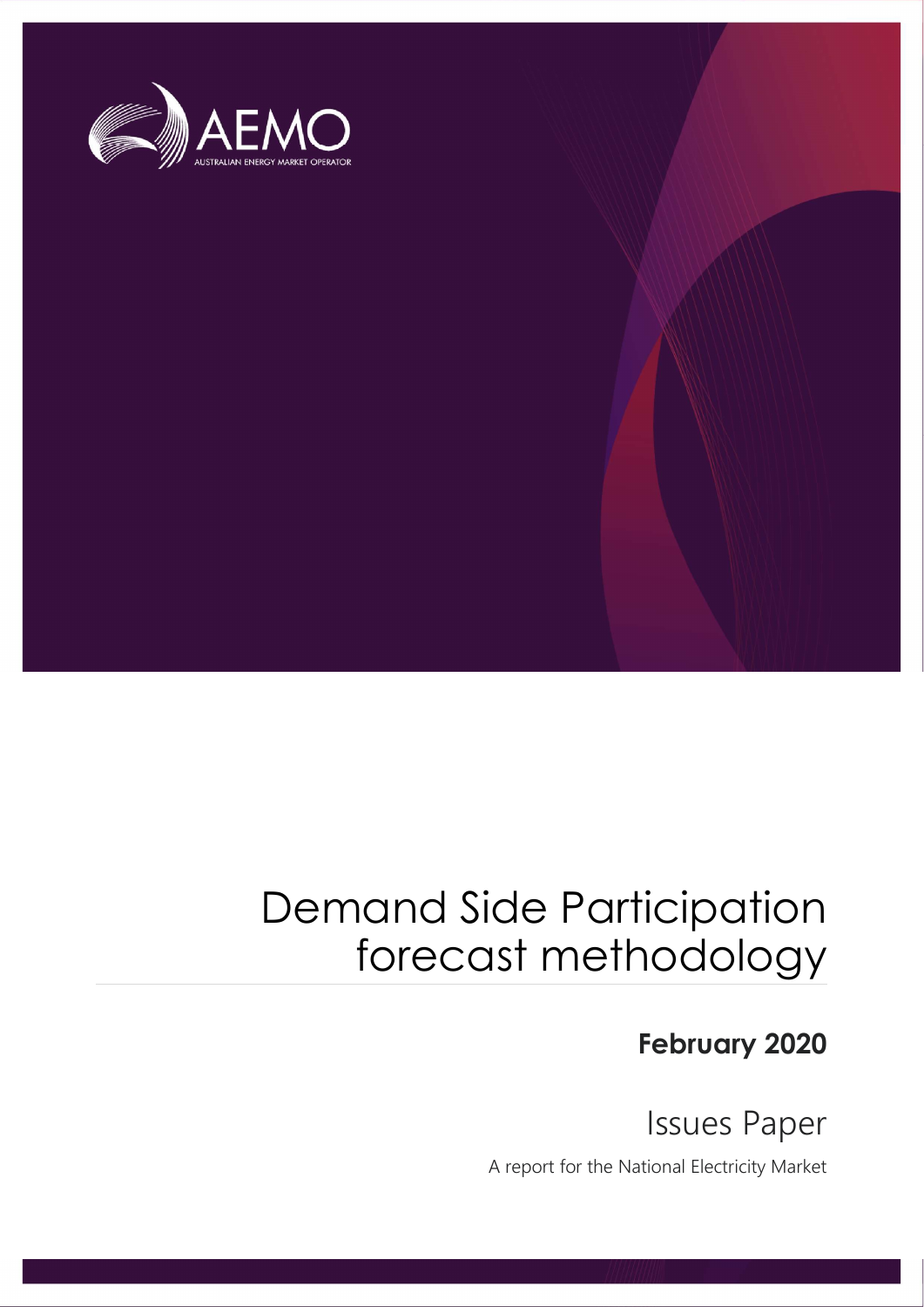# Executive summary

The publication of this Issues Paper commences AEMO's consultation on its methodology for forecasting the level of Demand Side Participation (DSP) in the National Electricity Market (NEM), in accordance with the Forecasting Best Practice Consultation procedure published in the AER's Interim Forecasting Best Practice Guidelines.

DSP is a critical input into a number of AEMO's reliability processes specified in the National Electricity Rules (NER), including the Electricity Statement of Opportunities (ESOO) and its associated Reliability Forecast.

Given the importance of the Reliability Forecast in potentially triggering obligations under the Retailer Reliability Obligation (RRO), AEMO strives to engage with all relevant stakeholders, to ensure the methodologies used for each component of the forecast meet stakeholder expectations. This consultation in particular covers the DSP component.

On completion of the consultation, a revised DSP forecast methodology document will be published mid-year, reflecting any updates to the approach as result of the consultation.

Stakeholders are invited to submit written responses to the questions outlined in this Issues Paper, and on other issues related to AEMO's DSP forecasting methodology, by 5.00 pm (Australian Eastern Standard Time) on Friday 27 March 2020.

Submissions should be sent by email to **energy** forecasting@aemo.com.au.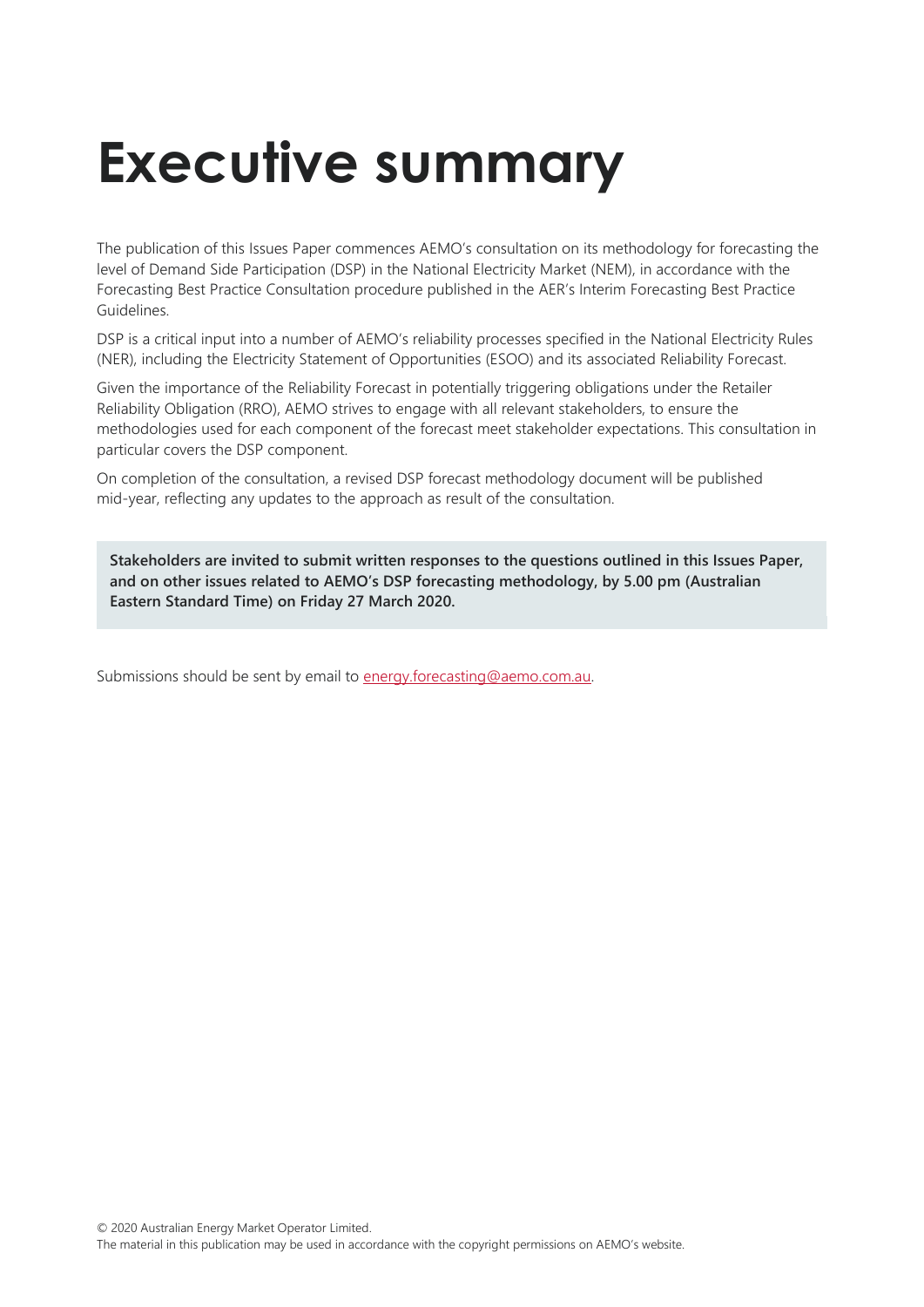## **Contents**

| <b>Executive summary</b> |                                            | $\mathbf 2$      |
|--------------------------|--------------------------------------------|------------------|
| 1.                       | Introduction                               | $\boldsymbol{4}$ |
| 1.1                      | Background                                 | $\overline{4}$   |
| 1.2                      | Consultation process                       | $\overline{4}$   |
| 1.3                      | Seeking feedback                           | 5                |
| 2.                       | <b>AEMO's DSP forecasting methodology</b>  | $\boldsymbol{6}$ |
| 2.1                      | Requirements for AEMO to forecast DSP      | 6                |
| 2.2                      | Definition of DSP forecast by AEMO         | $\overline{7}$   |
| 2.3                      | DSP methodology                            | 7                |
| 2.4                      | Timing of forecast publication and updates | 9                |
| 2.5                      | Reported DSP statistics                    | 10               |
| 2.6                      | Impact on DSPI process                     | 10               |
| 3.                       | <b>Consultation questions</b>              | 11               |

## Tables

Table 1 Indicative timeline for consultation 5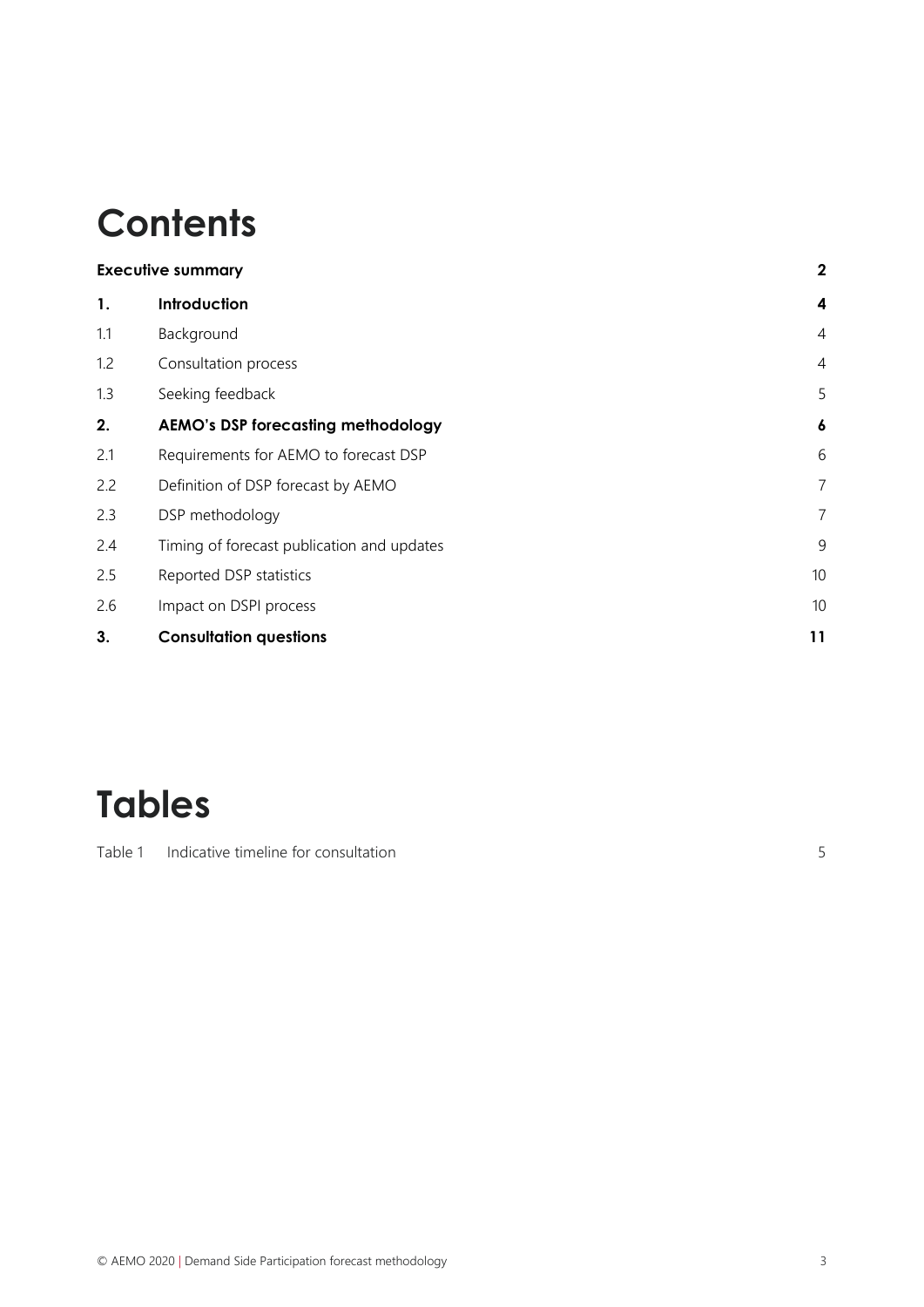# 1. Introduction

### 1.1 Background

AEMO's Demand Side Participation (DSP) forecast is an input into a number of AEMO reliability and planning processes in the National Electricity Market (NEM), including:

- The Medium Term Projected Assessment of System Adequacy (MT PASA).
- The Electricity Statement of Opportunities (ESOO) and its associated Reliability Forecast.
- The Integrated System Plan (ISP).

AEMO is required to produce Reliability Forecasts<sup>1</sup> in accordance with Forecasting Best Practice Guidelines<sup>2</sup> developed by the Australian Energy Regulator (AER) and Reliability Forecast Guidelines established by AEMO.

AEMO published its Interim Reliability Forecast Guidelines<sup>3</sup> in December 2019 and must consult on and publish final Guidelines by 28 February 2021, according to the National Electricity Rules (NER) clause 11.116.4.

The Interim Reliability Forecast Guidelines outlined a number of methodology documents that explain the methodologies used for the various processes required to produce the Reliability Forecast. These methodology documents must be consulted on at least every four years using the AER's Forecasting Best Practice Consultation Procedure, to determine:

- The fundamental methodologies needed in the forecasting processes.
- The components on which the forecasts are to be based, and the way they are to be determined and used.
- The stakeholder engagement process for determining the forecasting methodologies, inputs, and assumptions.

The consultation of the DSP Methodology is one of these methodology document consultations to be undertaken by AEMO.

### 1.2 Consultation process

As outlined above, this consultation is being conducted in accordance with the Forecasting Best Practice Consultation procedure published in the AER's Interim Forecasting Best Practice Guidelines.

The process has been implemented to adhere to the principles outlined in NER clause 4A.B.5:

- Forecasts should be as accurate as possible, based on comprehensive information and prepared in an unbiased manner.
- The basic inputs, assumptions, and methodology that underpin forecasts should be disclosed.
- Stakeholders should have as much opportunity to engage as is practicable, through effective consultation and access to documents and information.

AEMO's 2019 DSP forecast and methodology<sup>4</sup>, published alongside the 2019 ESOO, explains how AEMO currently forecasts DSP.

<sup>&</sup>lt;sup>1</sup> The implementation of the Retailer Reliability Obligation (RRO) was agreed at the Council of Australian Governments (COAG) Energy Council meeting on 26 October 2018. The necessary legislative and National Electricity Rules (NER) changes took effect on 1 July 2019.

<sup>&</sup>lt;sup>2</sup> See https://www.aer.gov.au/retail-markets/retail-guidelines-reviews/retailer-reliability-obligation-interim-forecasting-best-practice-guideline.

<sup>3</sup> See https://www.aemo.com.au/consultations/current-and-closed-consultations/interim-reliability-forecast-guidelines/.

<sup>4</sup> See https://www.aemo.com.au/-/media/Files/Electricity/NEM/Planning\_and\_Forecasting/NEM\_ESOO/2019/Demand-Side-Participation-Forecast-Methodology-2019.pdf.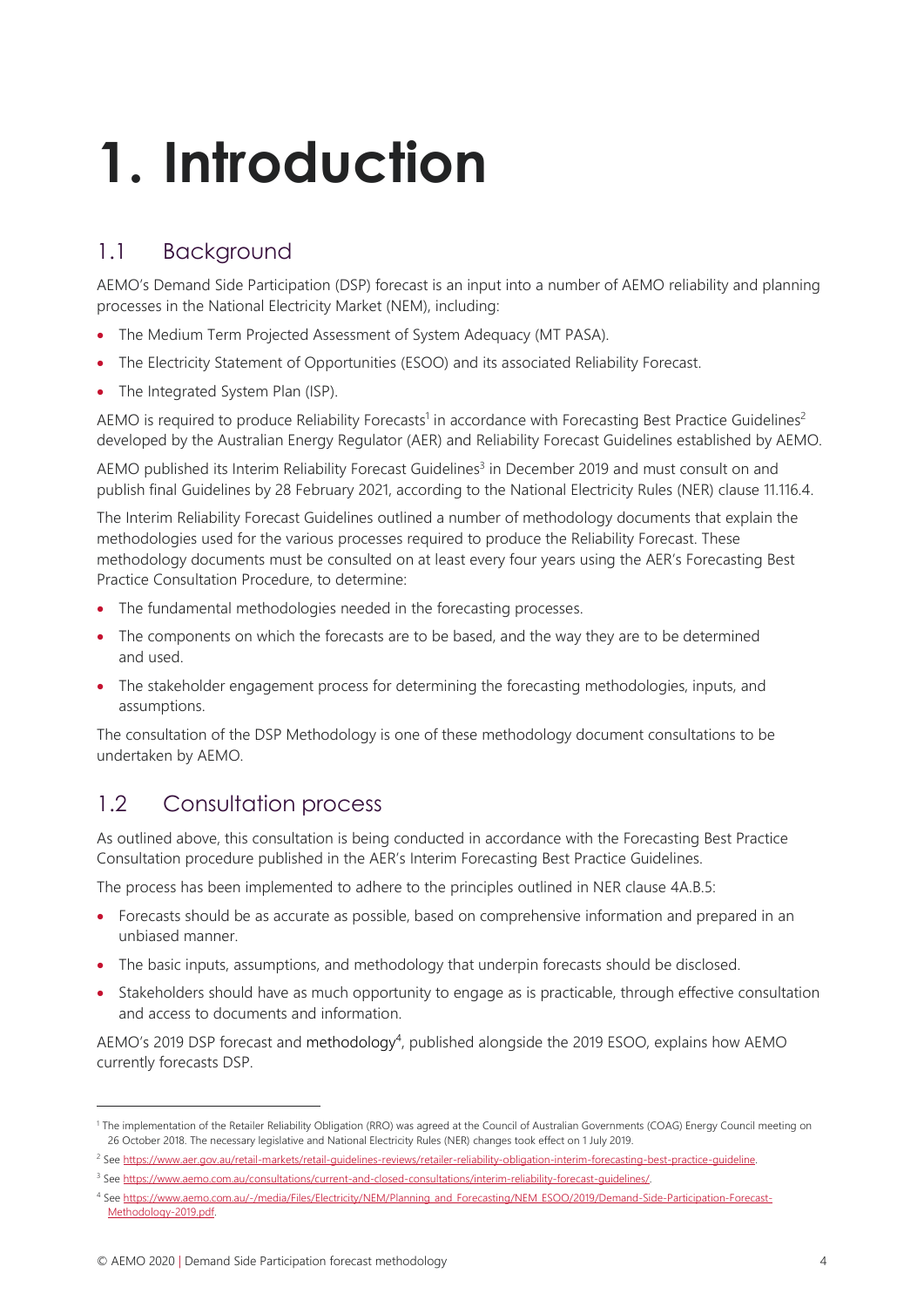AEMO seeks feedback on the methodology it has been using to forecast DSP, to inform any changes to be applied in 2020 or beyond.

AEMO's indicative timeline for this consultation is outlined below. Dates may be adjusted depending on the number and complexity of issues raised in submissions and outcomes of any meetings with stakeholders.

| <b>Deliverable</b>                                                | Indicative date  |
|-------------------------------------------------------------------|------------------|
| DSP forecast methodology – issues paper published                 | 26 February 2020 |
| Submissions to issues paper due                                   | 27 March 2020    |
| Draft determination published                                     | 28 April 2020    |
| DSP methodology discussion at Forecasting Reference Group meeting | 29 April 2020    |
| Submissions to draft determination due                            | 29 May 2020      |
| <b>Final determination published</b>                              | 10 July 2020     |

Table 1 Indicative timeline for consultation

#### 1.3 Seeking feedback

AEMO invites stakeholders to provide feedback on AEMO's DSP forecast methodology. The topics presented in Section 2 and questions summarised in Section 3 of this paper can be used as a guide. The feedback will inform any changes to be applied to AEMO's approach in 2020 or beyond.

Stakeholders are invited to submit written responses on the questions provided and other issues related to AEMO's DSP forecasting methodology by 5.00 pm (Australian Eastern Standard Time) on Friday 27 March 2020. Submissions should be sent by email to energy.forecasting@aemo.com.au.

Based on the feedback to the issues paper and draft determination, AEMO will publish an updated DSP methodology document in mid-2020 as part of its final determination.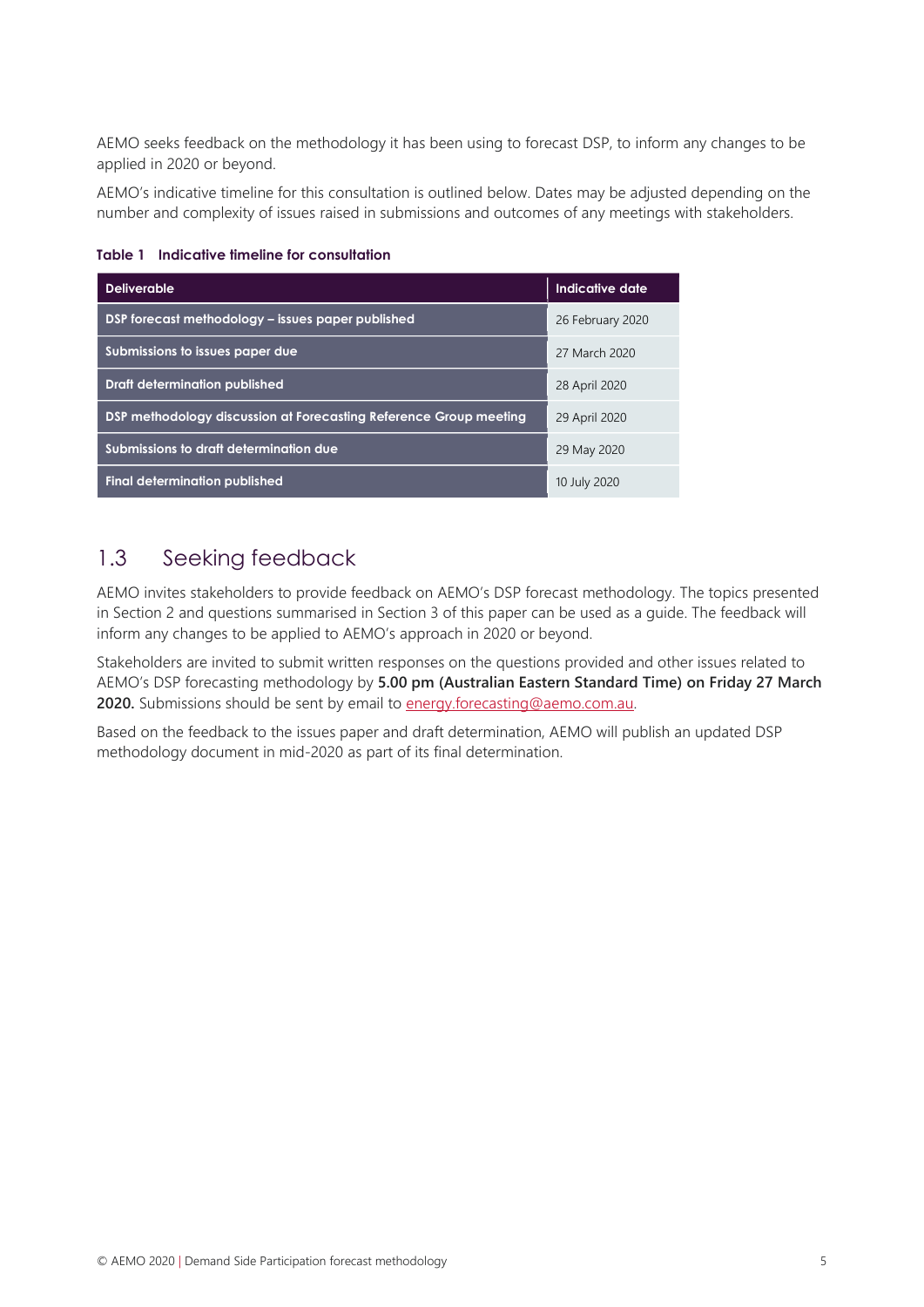# 2. AEMO's DSP forecasting methodology

This section outlines the key themes AEMO is seeking feedback on in this consultation. It refers to the sections in the 2019 DSP methodology document<sup>5</sup> where these themes are covered and elaborates, where required, on issues AEMO is particularly seeking feedback on.

In this context, three other AEMO processes are relevant:

- The Demand Side Participation Information (DSPI) process, which is the process through which AEMO collects DSP information from registered participants under NER clause 3.7D(b). The collection and use of the DSP data is governed by AEMO's DSPI Guidelines<sup>6</sup>, which are updated regularly.
- Development and maintenance of the Distributed Energy Resources (DER) register in accordance with NER clause 3.7E. As distributed generating units and storage systems may both be considered DSP-enabling and DER, AEMO must ensure that information collection processes do not duplicate efforts by market participants, and that the DER and DSP processes use the relevant DER or DSP data, regardless of which information process that has collected it.
- Publication of AEMO's Forecast Accuracy Report (FAR), which in 2019 included a section that discussed the accuracy of the 2018 DSP forecast against observed DSP on high demand days over the 2018-19 summer<sup>7</sup>.

#### 2.1 Requirements for AEMO to forecast DSP

Collecting DSP information and accounting for this in its forecasts is a Rules requirement, as outlined in the DSP methodology document Section 1.3 referring to NER 3.7D. Further specifics are provided in NER clause 4.9.1(c), which lists the factors that must be taken into account in the development of demand forecasts, to the extent that such are relevant to the particular forecast. DSP is included in this list as 4.9.1(c)(6b).

The DSP approach consulted on here is the one used by AEMO to produce the DSP forecast that is applied in the following processes:

- MT PASA
- NEM ESOO (and Retailer Reliability Obligation [RRO] reliability forecasts).
- Energy Adequacy Assessment Projection (EAAP).
- $\cdot$  ISP.

The DSP forecast is made specifically to be consistent with the load forecast used in these processes. The load forecast estimates demand in the absence of DSP, and the forecast DSP is used as a resource to lower demand, should insufficient supply be available in the modelling to meet demand otherwise.

For processes other than these, such as Pre-dispatch and Short Term PASA (ST PASA), AEMO uses a different approach to account for DSP, including this only when committed and subject to a materiality test.

<sup>&</sup>lt;sup>5</sup> See https://www.aemo.com.au/-/media/Files/Electricity/NEM/Planning\_and\_Forecasting/NEM\_ESOO/2019/Demand-Side-Participation-Forecast-Methodology-2019.pdf.

<sup>6</sup> See: https://www.aemo.com.au/energy-systems/electricity/national-electricity-market-nem/nem-forecasting-and-planning/scenarios-inputs-assumptionsmethodologies-and-guidelines/forecasting-and-planning-guidelines/demand-side-participation-information-guidelines.

<sup>&</sup>lt;sup>7</sup> See https://www.aemo.com.au/-/media/files/electricity/nem/planning\_and\_forecasting/accuracy-report/forecast\_accuracy\_report\_2019.pdf.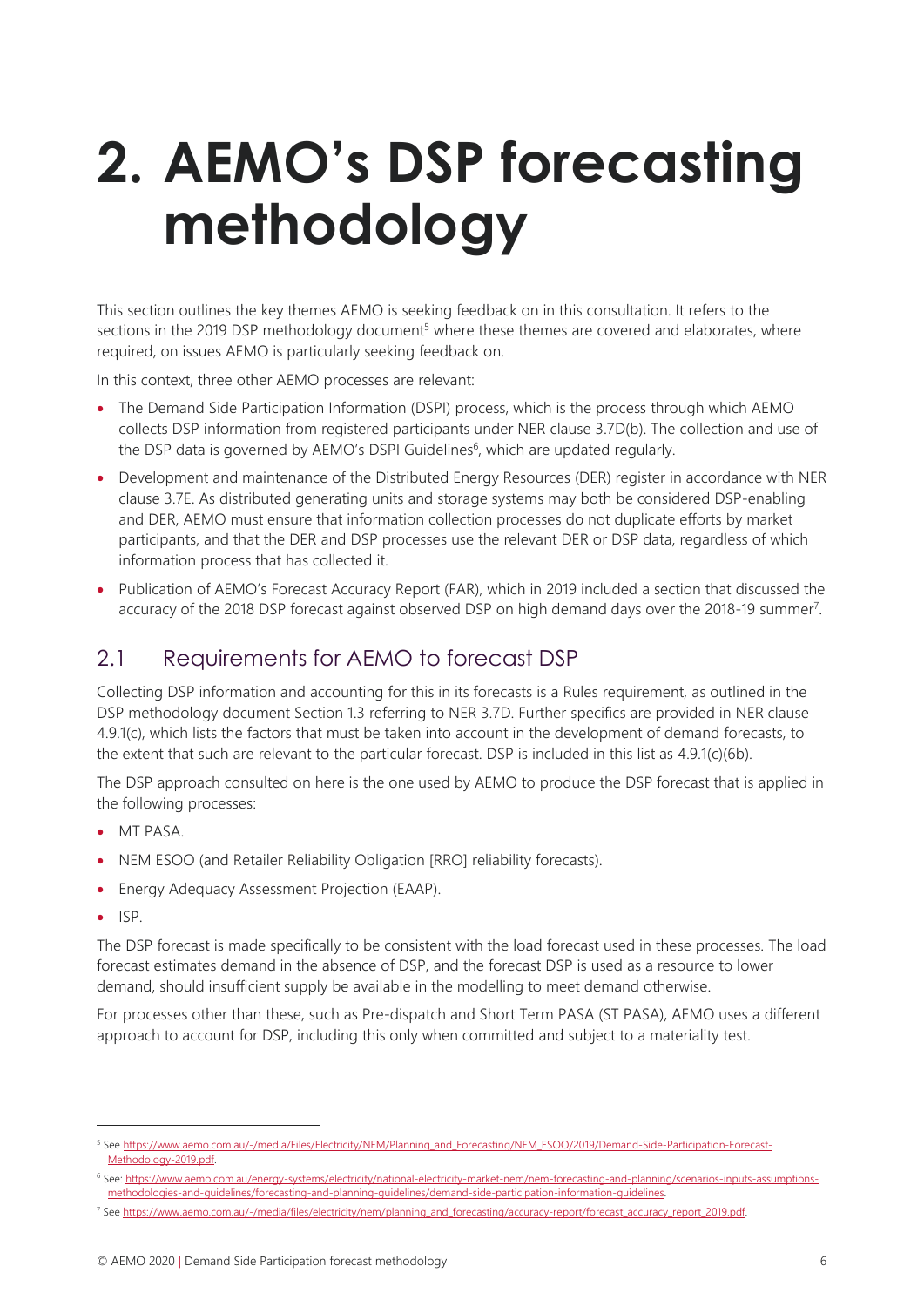### 2.2 Definition of DSP forecast by AEMO

The DSP methodology document Section 1.1 presents two broad types of DSP:

- Market-driven responses:
	- This category includes residential, commercial, and industrial responses that are typically triggered in response to high electricity prices.
	- Examples include industrial facilities that are exposed to the wholesale price and elect to reduce electric load at times of high prices, consumers that agree to let their battery be controlled by a third party or are incentivised to switch off air-conditioners, and small non-scheduled generators that have the ability to produce electricity during high price periods, offsetting local consumption.
- Reliability event responses:
	- This category includes responses that are called on when power system reliability requires support. They are most common under Lack of Reserve (LOR) conditions, although they often also coincide with high wholesale prices. These responses can be contracted.
	- Examples include load reductions in response to directions from AEMO's Reliability and Emergency Reserve Trader (RERT) function<sup>8</sup>. Additionally, network event programs that may be aimed at distribution network demand management are included in the reliability event group; on a set maximum number of days per year, networks may call on agreements to reduce demand or incentivise reductions through temporary increases in electricity costs.

The definition of DSP as forecast by AEMO is explained in Section 1.2 in the DSP Methodology document. It captures only part of what would be considered DSP in a wider context<sup>9</sup>, but has to be restricted to:

- Avoid double counting with DSP responses covered by other parts of AEMO's forecasting processes, such as operation of Other Non-Scheduled Generation (ONSG) or battery storage, which both are modelled separately, and the daily operation of hot water load control, which is instead built directly into the regional demand forecast assuming the historical response continues.
- Forecast potential reliability shortfalls in the absence of AEMO intervention, such as the activation of RERT resources, to accurately forecast the need for intervention.

For clarity, the DSP methodology document Section 2.1 summarises all program groups submitted to AEMO through the DSPI process and explains what are not used when estimating DSP and why.

For 2020, as identified in the AEMO's forecast improvement plan published in AEMO's 2019 Forecast Accuracy Report<sup>10</sup>, AEMO plans to alter the way peaking-type<sup>11</sup> ONSG is accounted for in the DSP forecast. In 2019, any ONSG response was excluded, as it was included as an offset to the demand forecast instead. To increase the visibility of this rather significant contributor to total DSP, AEMO will include this as DSP in the 2020 forecast (and as result no longer offset the demand forecast).

### 2.3 DSP methodology

#### A1.1.1 Existing level of DSP

For practical application in electricity supply adequacy and market modelling studies, AEMO forecasts the level of DSP likely to respond to high price or reliability events (in general referred to as trigger events) in the

<sup>&</sup>lt;sup>8</sup> RERT is a function conferred on AEMO to maintain power system reliability and system security using reserve contracts.

<sup>&</sup>lt;sup>9</sup> For this reason, the forecast may look lower than the changes to demand that can be observed during particular events.

<sup>10</sup> See https://www.aemo.com.au/-/media/files/electricity/nem/planning\_and\_forecasting/accuracy-report/forecast\_accuracy\_report\_2019.pdf <sup>11</sup> Generating plants only operating during high price events.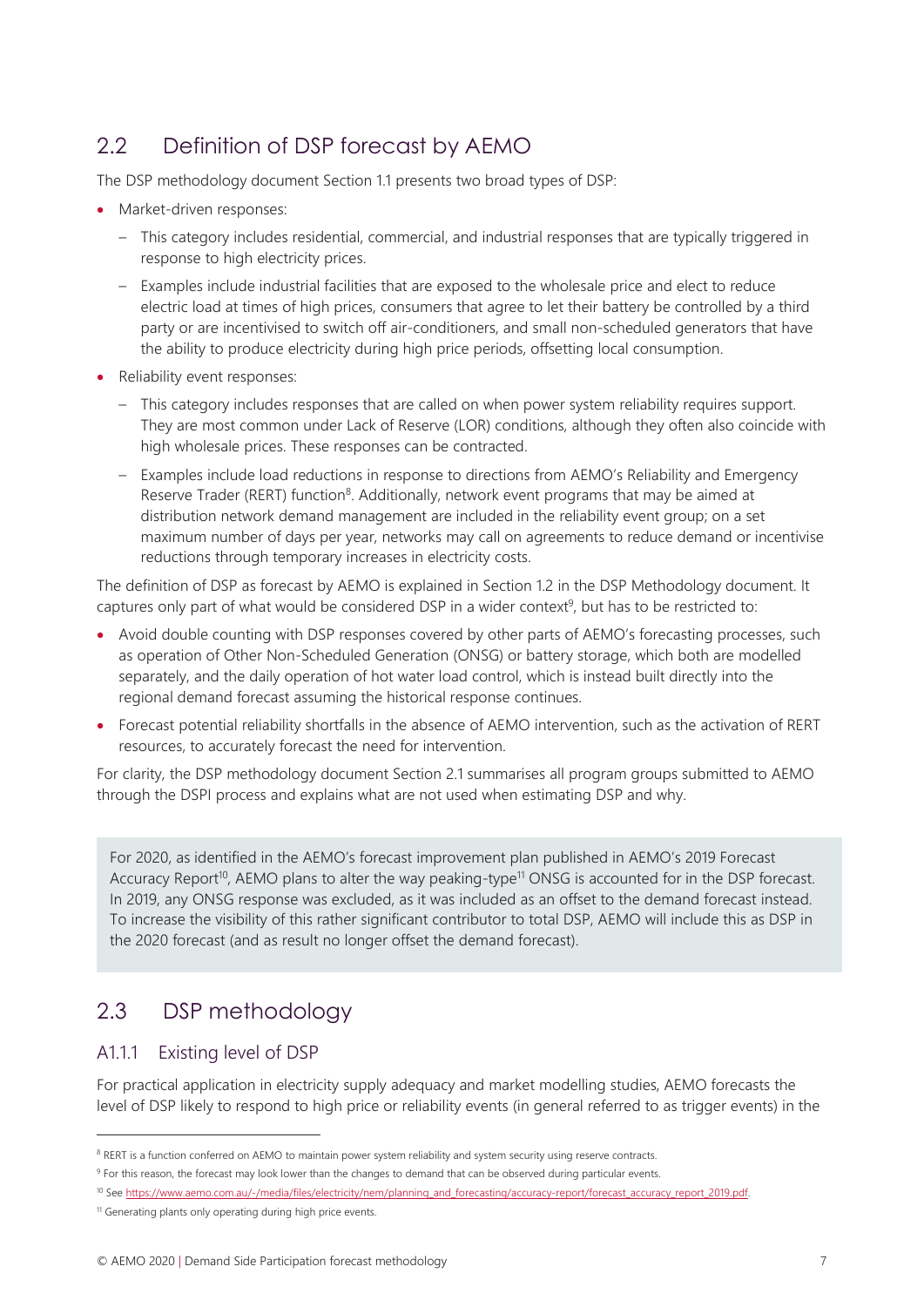NEM where the responses are not already accounted for in its demand forecasts (such as the operation of hot water load control mentioned above) or supply models (such as aggregated battery storage systems operated as a virtual power plant).

A large part of the DSP is controlled by market participants who use it to hedge against price risks or provide it as a service to others. Others may use DSP to manage their own cost of energy if exposed to spot prices or for example reliability event tariffs. Portfolios in control of DSP may not choose to trigger DSP during high price periods or reliability events, where they are long in generation (generating more than their contract positions), but will do so when short. Large loads exposed to spot prices may reduce consumption if they can still meet their contracted sales, but potentially not when they are behind in their production schedule. The ability to respond may also depend on time of day. There have also been cases where the cumulative price threshold (CPT) has been triggered<sup>12</sup>, muting the price spot signal at times with reserves shortfall.

As result, DSP responses vary significantly from time to time, even for identical market price outcomes. AEMO has therefore developed a process that investigates the recent (three-year) historical distribution of DSP responses for different price triggers, and AEMO has adopted the 50th percentile of historical response as its estimate of expected DSP (half the time response will be higher, half the time it will be lower) for each trigger level.

The approach is explained in detail in the DSP methodology document Section 2, including input data, data flow and the methodology for calculating baseline consumption during the trigger events. In AEMO's 2019 Forecast Accuracy Report<sup>13</sup>, the historical assessment currently used was found to reasonably estimate the observed DSP during the high demand days of summer 2018-19.

Through the DSPI process, AEMO collects reported DSP potential in megawatts from participants. It is currently used for validating the historical-based estimates. As this is still a new data source, it is not yet clear whether it fully represents the uncertainty of actual DSP responses discussed above. Given the accountability for accuracy of the forecast rests with AEMO, and not with the participants who provided the data, AEMO is currently monitoring the accuracy of the reported numbers against observed outcomes to build confidence in the estimate. This comparison will help identify if any adjustment factor is required to account for both the uncertainty in how many providers respond and whether there is any overlap in resources between multiple programs<sup>14</sup>. As AEMO gains a better understanding of the reported data, it may choose to use this a primary source of the forecast, with the historical analysis used as validation instead.

AEMO is also open to alternative suggestions that will meet the intended purpose of input into its reliability and planning processes as outlined earlier.

AEMO will review whether the reported DSP potential, adjusted if necessary with an availability factor, can be reliably used as an alternative to the current historical analysis. The findings will be reported in the draft determination currently planned to be published in April 2020, along with any recommendation for change if required.

#### A1.1.2 Future DSP

AEMO is currently using the existing DSP capacity as a proxy for the level of DSP expected in future years in its reliability processes (MT PASA, ESOO, and EAAP – see DSP methodology document Section 2.4 for further information). This is consistent with AEMO's approach to future generating sources, where new generation is only included if committed.

<sup>&</sup>lt;sup>12</sup> See https://www.aemo.com.au/-/media/Files/Electricity/NEM/Security\_and\_Reliability/Dispatch/Policy\_and\_Process/Operation-of-the-administered-priceprovisions-in-the-national-electricity-market.pdf.

<sup>13</sup> See https://www.aemo.com.au/-/media/files/electricity/nem/planning\_and\_forecasting/accuracy-report/forecast\_accuracy\_report\_2019.pdf.

<sup>&</sup>lt;sup>14</sup> For example, one customer may have a capacity charge depending on its load during announced critical event periods and also have spot exposure for its energy consumption in general with both reporting its full potential response.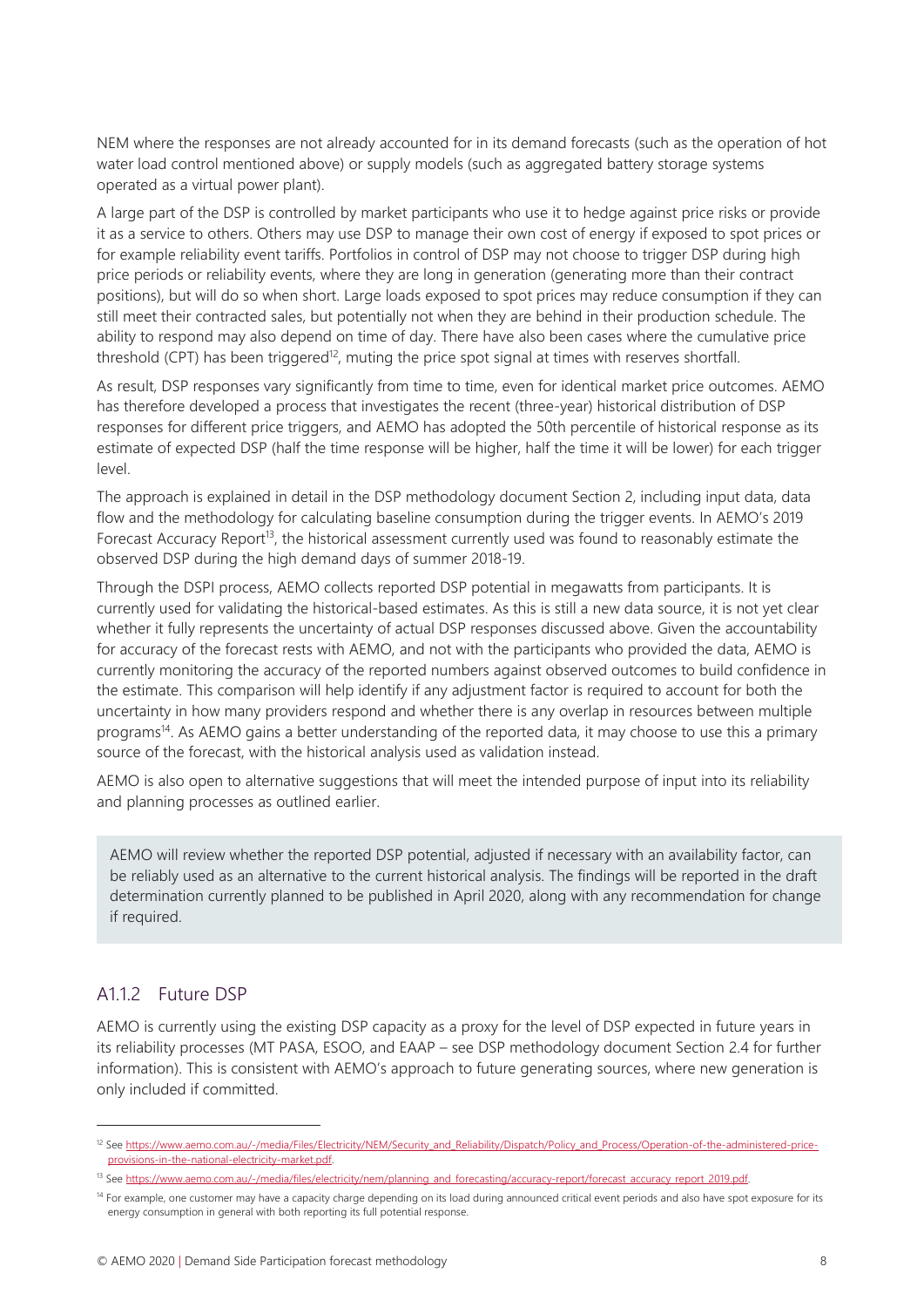In its final report concluding the consultation of the Reliability Forecast Methodology, AEMO noted:

However, as market changes facilitate growth in DSP, using historical data to estimate future capability will become less appropriate. As experience is gained in reporting, understanding and validating future DSP opportunities, future growth may be forecast. For the 2019 ESOO, AEMO will maintain a current estimated level of DSP, consistent with other supply options, which are only included if committed. For future ESOOs, AEMO will consider adding future growth once communicated as a qualifying contract through its DSP Information Portal.

Through the DSPI process, participants can also provide text form information about future programs. This is voluntary and AEMO gets very few responses here, and being in text form it is difficult to translate into an actual forecast number.

To gain better information with respect to future DSP potential, AEMO proposes to ask participants for future estimates of DSP for the next three years and enable the participants to indicate whether this is:

- A qualifying contract under RRO.
- Intended to respond as wholesale demand response according to the Australian Energy Market Commission's (AEMC's) current Rules change proposal<sup>15</sup>.

For the ISP, AEMO does forecast growth in DSP based on the approach outlined in the DSP methodology document Section 3. This includes projected growth driven by policies (such as the wholesale demand response proposal) and the adoption of smart appliances that can respond to tariffs or other signals by utilities, retailers, or DSP aggregators.

Rather than estimating growth in DSP from the bottom up (development of new DSP programs and/or expansion of existing), AEMO has used a top-down approach looking into a reasonable upper bound (DSP in percentage of annual maximum demand) of DSP in markets with advanced DSP incentives (and no DSP barriers) in place.

AEMO's long-term high DSP forecast assumes DSP grows linearly year-on-year to approach this upper bound by 2050. This is used in scenarios where strong growth of DSP is part of the narrative. AEMO's medium DSP forecast includes half the growth of the high DSP forecast from today's level (currently the assumption in AEMO's Central scenario), while AEMO's low DSP forecast assumes the current level of DSP is maintained.

#### 2.4 Timing of forecast publication and updates

The current timing for collecting data through the DSPI process is for participants to provide the data by the end of April. The timing, just after summer, has been determined to have the most up-to-date data for typical high demand days (where high prices or reliability events are most likely to occur) and yet allow sufficient time for the DSP forecast to be finalised in May/June for use in the next ESOO, which will be published in August. Overall, this leads to a regular annual publication cycle of the DSP forecasts along with the ESOO.

AEMO has not previously seen sufficient change in behaviour within a year to update the DSP forecast ahead of the next regular annual update.

For its updated DSP methodology, AEMO will add a section formalising the process AEMO will follow to update the DSP forecast and what would trigger this, noting that DSP is a core component of the reliability forecast and any material change in the DSP forecast could trigger the need for a reliability forecast update.

<sup>15</sup> See https://www.aemc.gov.au/rule-changes/wholesale-demand-response-mechanism.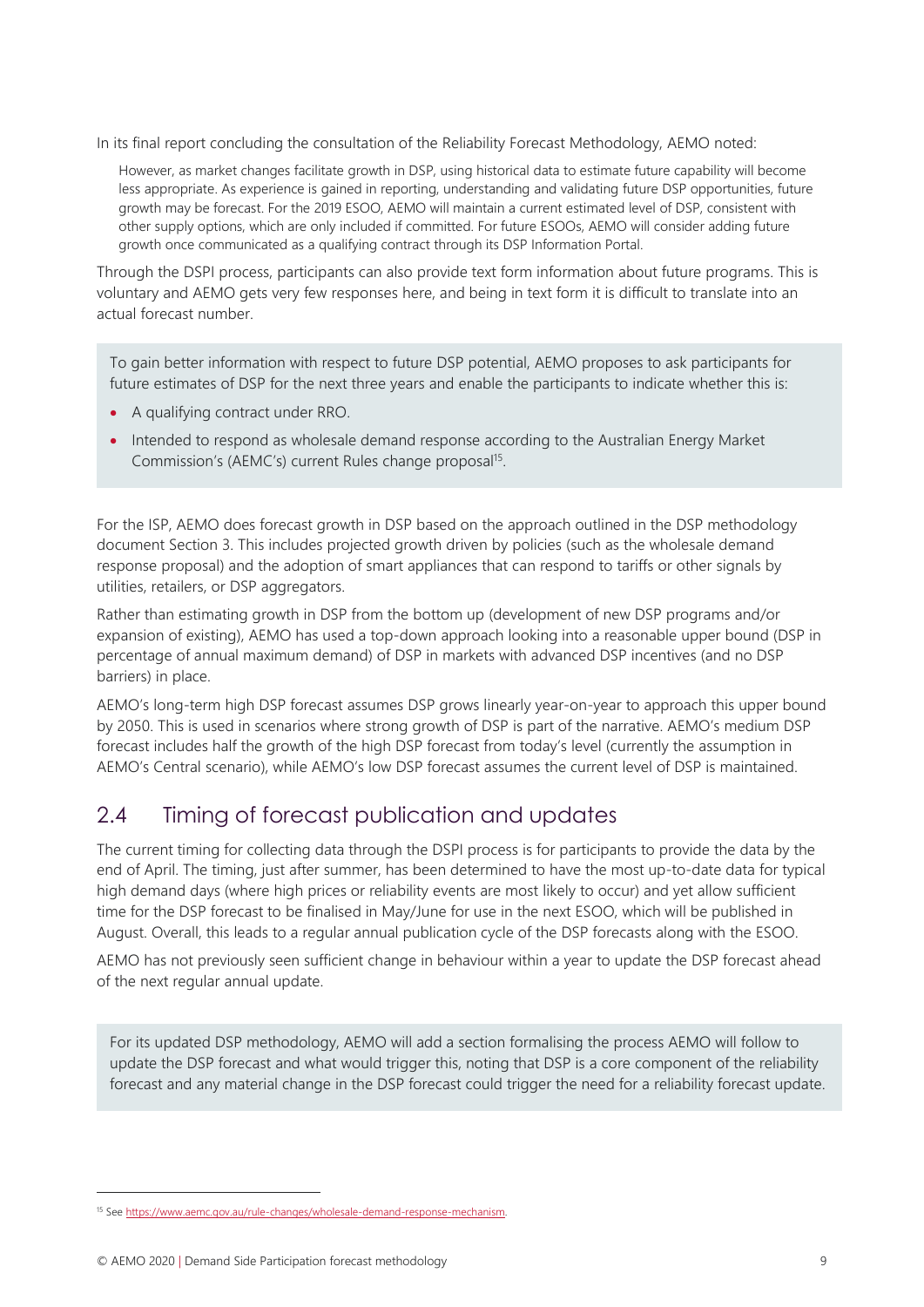One possible trigger for an update is observed consistent change in delivered DSP over those forecast for the region of a magnitude of at least 1% of the regional forecast maximum demand. Consistent observed biases would likely also trigger consultation on a change in methodology.

#### 2.5 Reported DSP statistics

Based on the information reported through the DSPI process, AEMO will continue to report various DSP statistics as per Appendix A1 in the DSP methodology document. In future years, the statistics will be reported annually as part of the DSP forecast, separate from the methodology document that will be produced as part of this consultation.

In 2019 AEMO reported the following statistics:

- 1. The number of DSP programs for each of the following program categories:
	- Connections on network event tariffs.
	- Connections on retail time-of-use tariffs.
	- Connections with energy storage.
	- Connections with network-controlled load.
	- Market exposed customers.
	- Other.
- 2. Number of connections by load type (Residential, Commercial, Industrial, aggregated, not specified).
- 3. Number of connections by program category and DSP type.

As 2019 was the first year with good data (in 2018 a number of responses were missing or partially missing), it was not possible to report any year-on-year trends. In 2020, AEMO will report how the metrics above have changed from 2019.

Also, as 2019 was the first year AEMO published statistics, it is keen for feedback on additional statistics that would be useful for stakeholders.

#### 2.6 Impact on DSPI process

Feedback given through the consultation may lead to potential changes in the requirements of the data to be collected through the DSPI portal. If changes are required, AEMO will consult on the DSPI Guidelines during the second half of 2020 in relation to the data requirements and underlying data model.